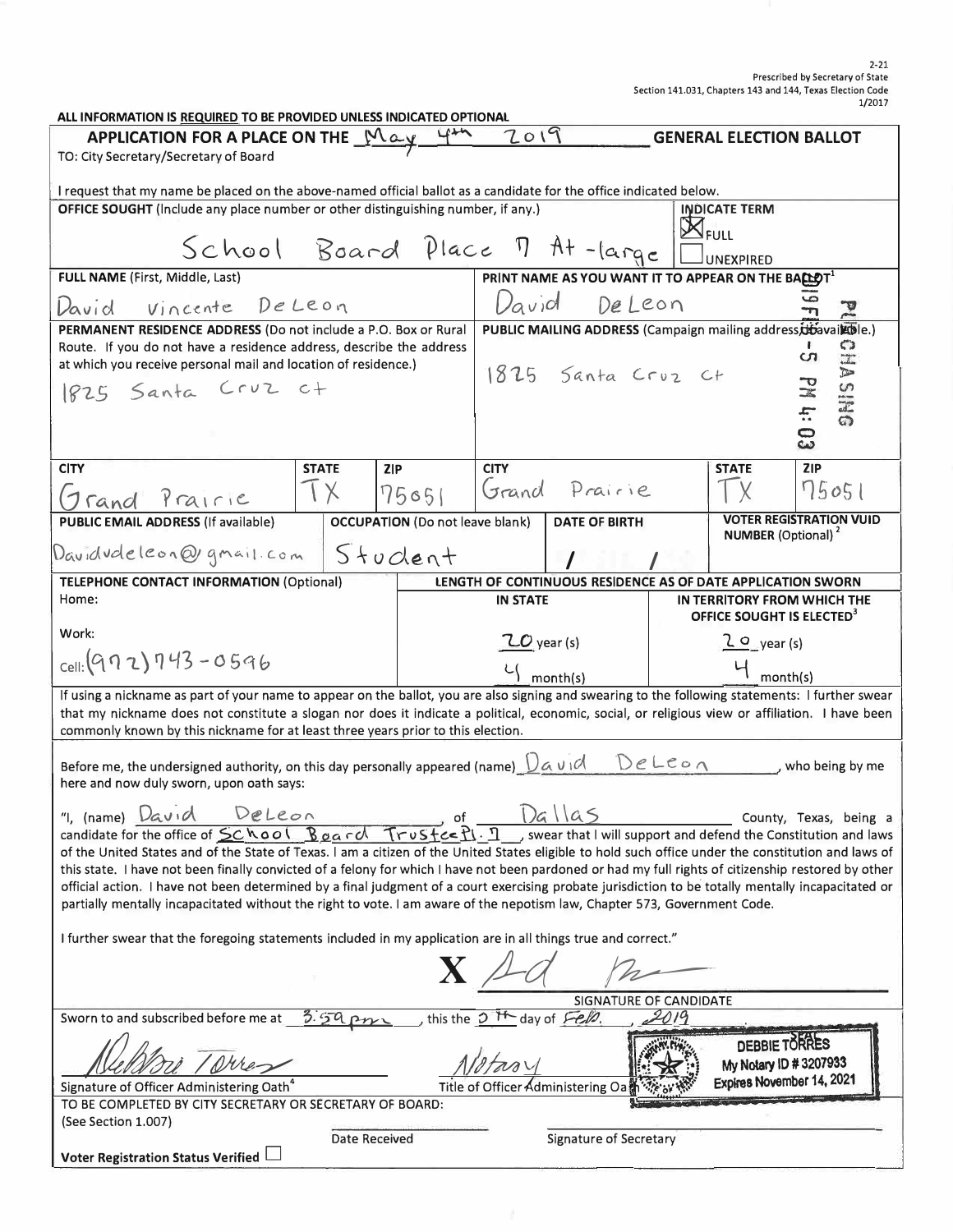## **INSTRUCTIONS**

An application to have the name of a candidate placed on the ballot for any general election may not be filed earlier than 30 days before the deadline prescribed by this code for filing the application. An application filed before that day is void. All fields **must** be completed unless specifically marked optional.

The general election filing deadline is 5:00 p.m. 78 days prior to election day for any uniform election date.

If you have questions about the application, please contact the Secretary of State's Elections Division at 800-252-8683.

### **NEPOTISM LAW**

The candidate must sign this statement indicating his awareness of the nepotism law. The nepotism prohibitions of chapter 573, Government Code, are summarized below:

No officer may appoint, or vote for or confirm the appointment or employment of any person related within the second degree by affinity (marriage) or the third degree by consanguinity (blood) to himself, or to any other member of the governing body or court on which he serves when the compensation of that person is to be paid out of public funds or fees of office. However, nothing in the law prevents the appointment, voting for, or confirmation of anyone who has been continuously employed in the office or employment for the following period prior to the election or appointment of the officer or member related to the employee in the prohibited degree: six months, if the officer or member is elected at the general election for state and county officers.

No candidate may take action to influence an employee of the office to which the candidate is seeking election or an employee or officer of the governmental body to which the candidate is seeking election regarding the appointment or employment of a person related to the candidate in a prohibited degree as noted above. This prohibition does not apply to a candidate's actions with respect to a bona fide class or category of employees or prospective employees.

Examples of relatives within the third degree of consanguinity are as follows:

- (1) First degree: parent, child;
- (2) Second degree: brother, sister, grandparent, grandchild;
- (3) Third degree: great-grandparent, great-grandchild, uncle, aunt, nephew, niece.

These include relatives by blood, half-blood, and legal adoption. Examples of relatives within the second degree of affinity are as follows:

- (1) First degree: spouse, spouse's parent, son-in-law, daughter-in-law;
- (2) Second degree: brother's spouse, sister's spouse, spouse's brother, spouse's sister, spouse's grandparent.

Persons related by affinity (marriage) include spouses of relatives by consanguinity, and, if married, the spouse and the spouse's relatives by consanguinity. These examples are not all inclusive.

### **FOOTNOTES**

<sup>1</sup>For rules concerning the form of a candidate's name or nickname on the ballot, see Subchapter B, Chapter 52 of the Texas Election Code.

<sup>2</sup>Inclusion of a candidate's VUID is optional. However, many candidates are required to be registered voters in the territory from which the office is elected at the time of the filing deadline. Please visit the Elections Division of the Secretary of State's website for additional information. http://www.sos.state.tx.us/elections/laws/hb484-faq.shtml

<sup>3</sup>This refers to the length of residence inside the district or territory from which the office is elected. For example, length of residence in a school:district, for a school trustee office elected at large. This field **MUST BE COMPLETED.** 

<sup>4</sup>All oaths, affidavits, or affirmations made within this State may be administered and a certificate of the fact given by a judge, clerk, or commissioner of any court of record, a notary public, a justice of the peace, city secretary (for a city office), and the Secretary of State of Texas.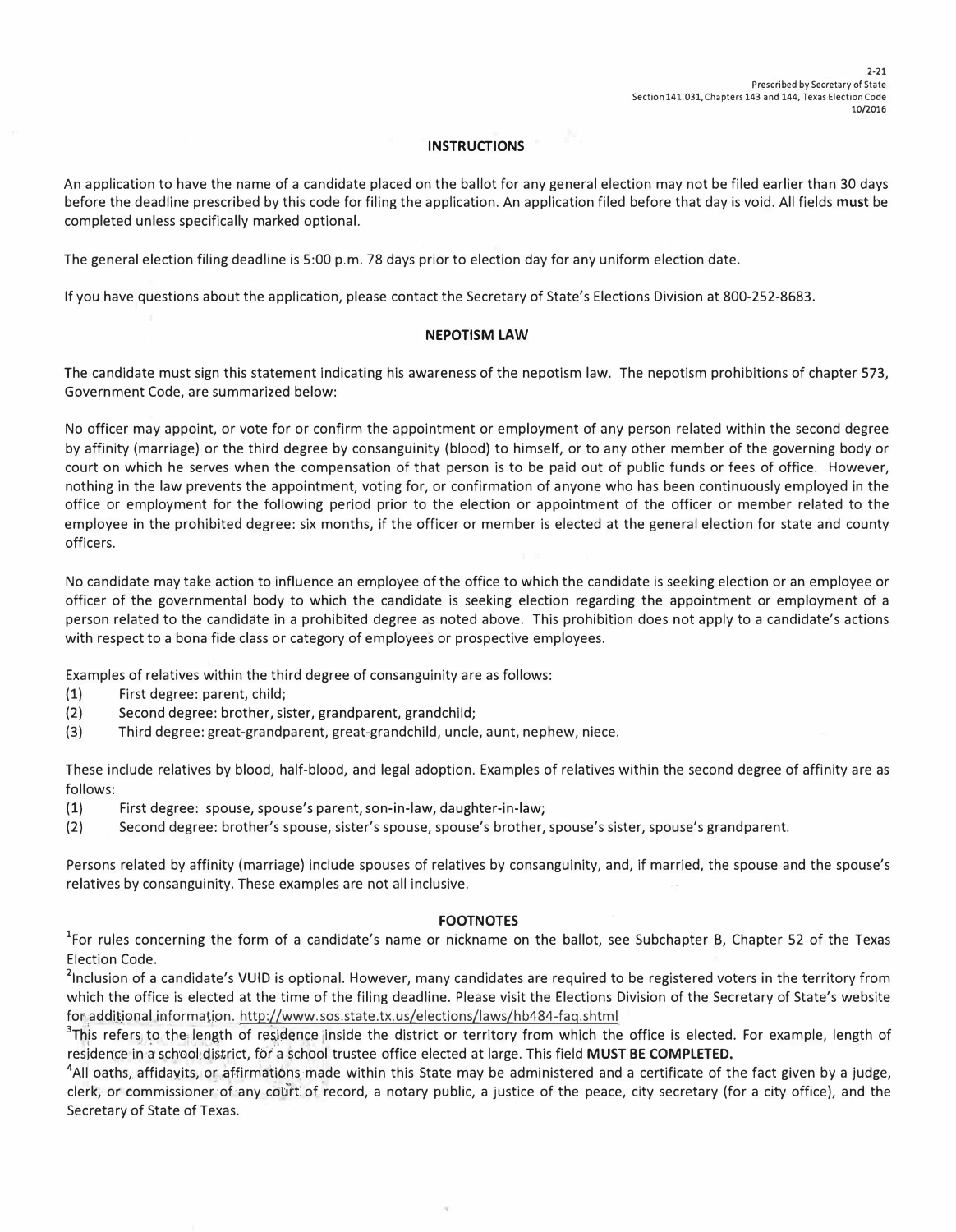# APPOINTMENT OF A CAMPAIGN TREASURER BY A CANDIDATE

|             | See CTA Instruction Guide for detailed instructions.                                                                           | 1 Total pages filed:                                                              |                                   |                                            |  |  |
|-------------|--------------------------------------------------------------------------------------------------------------------------------|-----------------------------------------------------------------------------------|-----------------------------------|--------------------------------------------|--|--|
|             | <b>CANDIDATE</b>                                                                                                               | MS/MRS/MR<br><b>FIRST</b><br>MI.                                                  | OFFICE USE ONLY                   |                                            |  |  |
|             | NAME                                                                                                                           | $V_{av}$<br>and the company                                                       | Filer ID#                         |                                            |  |  |
|             |                                                                                                                                | t spring<br>LAST <sup>'</sup><br><b>SUFFIX</b><br><b>NICKNAME</b>                 |                                   |                                            |  |  |
|             |                                                                                                                                |                                                                                   | Date Received                     |                                            |  |  |
|             |                                                                                                                                | Deleon                                                                            |                                   | <b>2019</b>                                |  |  |
| 3           | <b>CANDIDATE</b>                                                                                                               | ADDRESS / PO BOX:<br>APT / SUITE #;<br>ZIP CODE<br>CITY;<br>STATE:                |                                   | v<br>$\frac{1}{6}$<br>$\frac{1}{20}$       |  |  |
|             | <b>MAILING</b><br><b>ADDRESS</b>                                                                                               | 1825 Santa Cruz Ct                                                                |                                   | 5<br>$\mathbf{I}$                          |  |  |
|             |                                                                                                                                |                                                                                   |                                   | ပၫ<br><b>YES</b>                           |  |  |
|             | <b>HE SULFATE</b>                                                                                                              | Grand Prairie, Tx 75051                                                           | Date Hand-delivered or Postmarked | S<br>一時                                    |  |  |
| 4           | <b>CANDIDATE</b>                                                                                                               | AREA CODE<br><b>EXTENSION</b><br>PHONE NUMBER                                     | Receipt #                         | $\overline{\mathbf{G}}$<br>Amount \$*<br>ဥ |  |  |
|             | <b>PHONE</b>                                                                                                                   | 743-6596<br>(972)                                                                 | Date Processed                    |                                            |  |  |
|             | Vario                                                                                                                          |                                                                                   |                                   |                                            |  |  |
| 5           | <b>OFFICE</b>                                                                                                                  |                                                                                   | Date Imaged                       |                                            |  |  |
|             | <b>HELD</b><br>$(if$ any)                                                                                                      | N/A                                                                               |                                   |                                            |  |  |
| 6           | <b>OFFICE</b>                                                                                                                  |                                                                                   |                                   |                                            |  |  |
|             | <b>SOUGHT</b><br>(if known)                                                                                                    | School Board Trustee-Place 7 At-Large                                             |                                   |                                            |  |  |
| $7^{\circ}$ | <b>CAMPAIGN</b>                                                                                                                | <b>MS/MRS/MR</b><br><b>NICKNAME</b><br><b>FIRST</b><br>MI                         | LAST                              | <b>SUFFIX</b>                              |  |  |
|             | <b>TREASURER</b><br><b>NAME</b>                                                                                                | Emmanuel Jay                                                                      | COSMC                             |                                            |  |  |
|             |                                                                                                                                |                                                                                   |                                   |                                            |  |  |
|             |                                                                                                                                |                                                                                   |                                   |                                            |  |  |
| 8           | <b>CAMPAIGN</b><br><b>TREASURER</b>                                                                                            | STREET ADDRESS (NO PO BOX PLEASE);<br>APT / SUITE #:<br>CITY;<br>STATE;           | ZIP CODE                          |                                            |  |  |
|             | <b>STREET</b>                                                                                                                  | 606 redwood Dr Grand Prairie, TX                                                  |                                   | 75052                                      |  |  |
|             | <b>ADDRESS</b>                                                                                                                 |                                                                                   |                                   |                                            |  |  |
|             | (residence or business)                                                                                                        |                                                                                   |                                   |                                            |  |  |
| 9           | <b>CAMPAIGN</b>                                                                                                                | AREA CODE<br>PHONE NUMBER<br><b>EXTENSION</b>                                     |                                   |                                            |  |  |
|             | <b>TREASURER</b><br><b>PHONE</b>                                                                                               |                                                                                   |                                   |                                            |  |  |
|             |                                                                                                                                | $515 - 1170$<br>(97L)                                                             |                                   |                                            |  |  |
|             |                                                                                                                                |                                                                                   |                                   |                                            |  |  |
|             | 10 CANDIDATE<br><b>SIGNATURE</b>                                                                                               | I am aware of the Nepotism Law, Chapter 573 of the Texas Government Code.         |                                   |                                            |  |  |
|             |                                                                                                                                |                                                                                   |                                   |                                            |  |  |
|             |                                                                                                                                | I am aware of my responsibility to file timely reports as required by title 15 of |                                   |                                            |  |  |
|             |                                                                                                                                | the Election Code.                                                                |                                   |                                            |  |  |
|             |                                                                                                                                |                                                                                   |                                   |                                            |  |  |
|             | I am aware of the restrictions in title 15 of the Election Code on contributions<br>from corporations and labor organizations. |                                                                                   |                                   |                                            |  |  |
|             |                                                                                                                                |                                                                                   |                                   |                                            |  |  |
|             |                                                                                                                                |                                                                                   | $2 - 4 - 19$                      |                                            |  |  |
|             |                                                                                                                                | <b>Signature of Candidate</b>                                                     | Date Signed                       |                                            |  |  |
|             |                                                                                                                                |                                                                                   |                                   |                                            |  |  |
|             |                                                                                                                                | <b>GO TO PAGE 2</b>                                                               |                                   |                                            |  |  |

FORM CTA

PG<sub>1</sub>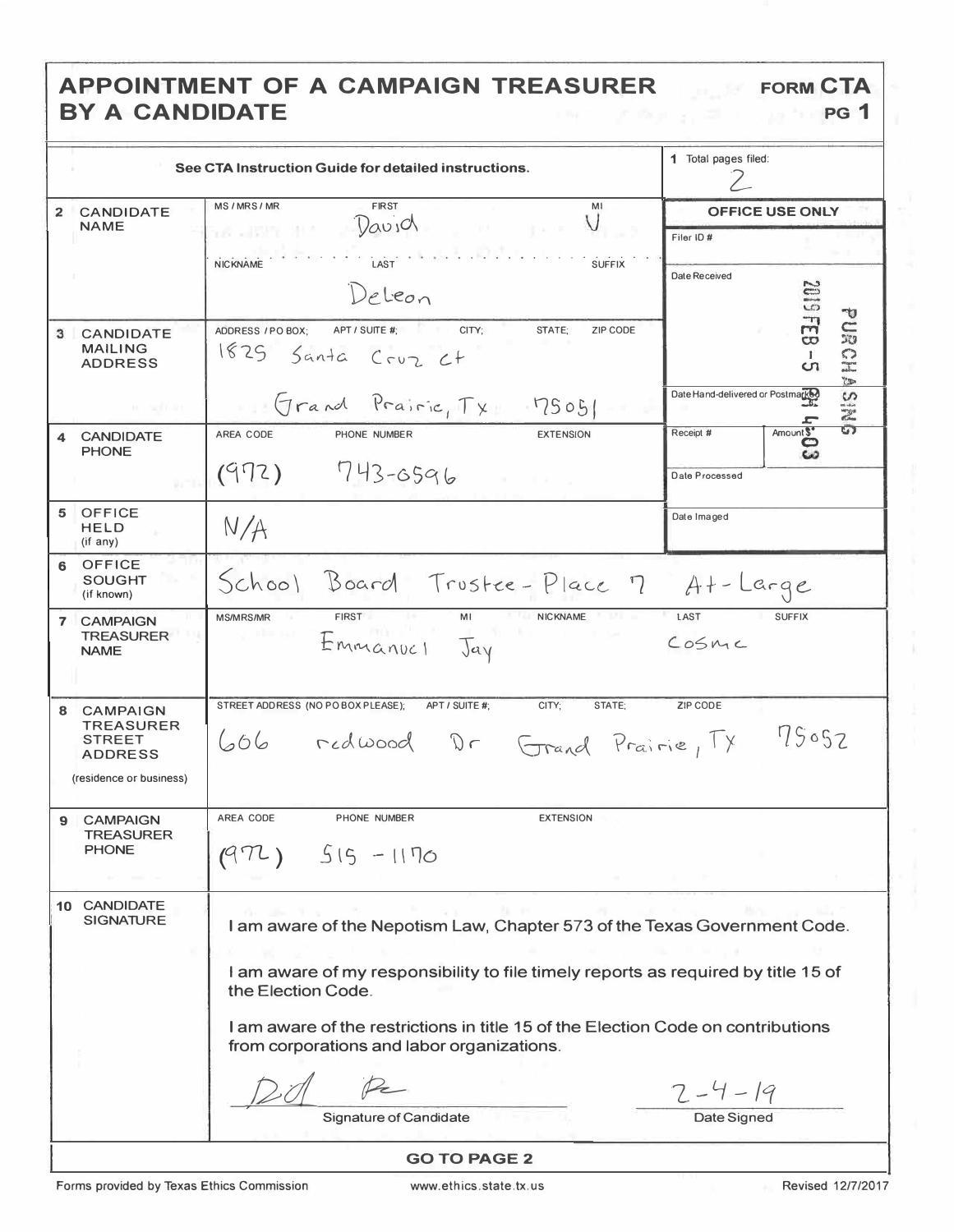# FORM CT **CANDIDATE MODIFIED**   $pG$  2 **REPORTING DECLARATION CANDIDATE NAME**  12 **MODIFIED COMPLETE THIS SECTION ONLY IF YOU ARE REPORTING** DECLARATION **CHOOSING MODIFIED REPORTING** • This declaration must be filed no later than the 30th day before the first election to which the declaration applies. •• The modified reporting option is valid for one election cycle only. •• (An election cycle includes a primary election, a general election, and any related runoffs.) **<sup>\*</sup>** Candidates for the office of state chair of a political party **may NOT choose modified reporting. ••** I do not intend to accept more than \$500 in political contributions or make more than \$500 in political expenditures (excluding filing fees) in connection with any future election within the election cycle. **I understand that if either one of those limits is exceeded, I will be** required to file pre-election reports and, if necessary, a runoff report. Year of election(s) or election cycle to Signature of Candidate which declaration applies **This appointment is effective on the date it is filed with the appropriate filing authority.**  TEC Filers may send this form to the TEC electronically at treasappoint@ethics.state.tx.us or Fax this form to (512) 463-8808 or mail to Texas Ethics Commission P.O. Box 12070 Austin, TX 78711-2070 Non-TEC Filers must file this form with the local filing authority DO NOT SEND TO TEC

For more information about where to file go to: https://www.ethics.state.tx.us/whatsnew/NewFilersGettingStarted.html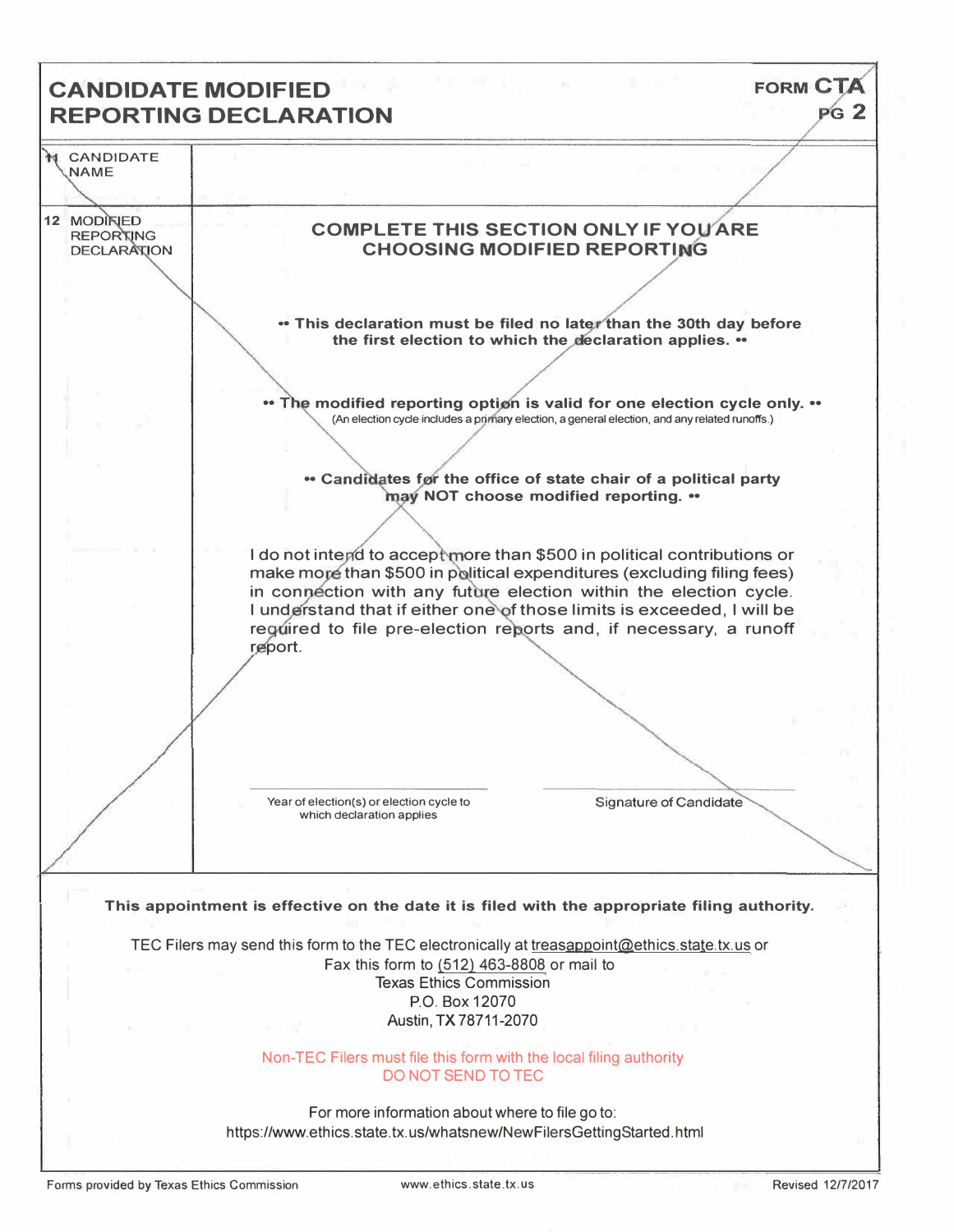**PRACTICES** 

**CODE OF FAIR CAMPAIGN FORM CFCP<br>
<b>PRACTICES** COVER SHEET

Pursuant to chapter 258 of the Election Code, every candidate and **Date Received** political committee is encouraged to subscribe to the Code of Fair Campaign Practices. The Code may be filed with the proper filing<br>authority upon submission of a campaign treasurer appointment<br>form. Candidates or political committees that already have a<br>current campaign treasurer appoint authority upon submission of a campaign treasurer appointment form. Candidates or political committees that already have a current campaign treasurer appointment on file as of September 1, 1997, may subscribe to the code at any time.

**OFFICE USE ONLY**  *.r:-*.. *�* **Date Processed** .\_, **Date Imaged** 

*Subscription to the Code of Fair Campaign Practices is voluntary.* 

 $\overline{1}$ 

| <b>ACCOUNT NUMBER</b><br>(Ethics Commission Filers)<br>3 NAME OF CANDIDATE<br>(PLEASE TYPE OR PRINT) | 2 TYPE OF FILER<br><b>CANDIDATE</b><br>If filing as a candidate, complete boxes 3 - 6,<br>then read and sign page 2.<br><b>FIRST</b><br>TITLE (Dr., Mr., Ms., etc.)<br>David<br><b>NICKNAME</b><br>LAST | POLITICAL COMMITTEE<br>If filing for a political committee, complete<br>boxes 7 and 8, then read and sign page 2.<br>MI<br>Vincenfe<br>SUFFIX (SR., JR., III, etc.) |  |  |  |  |  |
|------------------------------------------------------------------------------------------------------|---------------------------------------------------------------------------------------------------------------------------------------------------------------------------------------------------------|---------------------------------------------------------------------------------------------------------------------------------------------------------------------|--|--|--|--|--|
|                                                                                                      | Deleon                                                                                                                                                                                                  |                                                                                                                                                                     |  |  |  |  |  |
| 4 TELEPHONE NUMBER<br>OF CANDIDATE<br>(PLEASE TYPE OR PRINT)                                         | AREA CODE<br>PHONE NUMBER<br>(972)<br>$743 - 0596$                                                                                                                                                      | <b>EXTENSION</b>                                                                                                                                                    |  |  |  |  |  |
| 5 ADDRESS OF CANDIDATE<br>(PLEASE TYPE OR PRINT)                                                     | STREET / PO BOX:<br>APT / SUITE #<br>1825 Santa Cruz Ct Grand Prairie, TX 75051                                                                                                                         | CITY,<br>STATE;<br><b>ZIP CODE</b>                                                                                                                                  |  |  |  |  |  |
| <b>OFFICE SOUGHT</b><br>հ<br>BY CANDIDATE<br>(PLEASE TYPE OR PRINT)                                  | School Board Place #7                                                                                                                                                                                   |                                                                                                                                                                     |  |  |  |  |  |
| NAME OF COMMITTEE<br>(PLEASE TYPE OR PRINT)                                                          |                                                                                                                                                                                                         |                                                                                                                                                                     |  |  |  |  |  |
| <b>8 NAME OF CAMPAIGN</b><br><b>TREASURER</b><br>(PLEASE TYPE OR PRINT)                              | <b>FIRST</b><br>TITLE (Dr., Mr., Ms., etc.)<br>Emmanuel<br>LAST<br><b>NICKNAME</b><br>COSmc                                                                                                             | MI<br>Jay<br>SUFFIX (SR., JR., III, etc.)                                                                                                                           |  |  |  |  |  |
| <b>GO TO PAGE 2</b>                                                                                  |                                                                                                                                                                                                         |                                                                                                                                                                     |  |  |  |  |  |